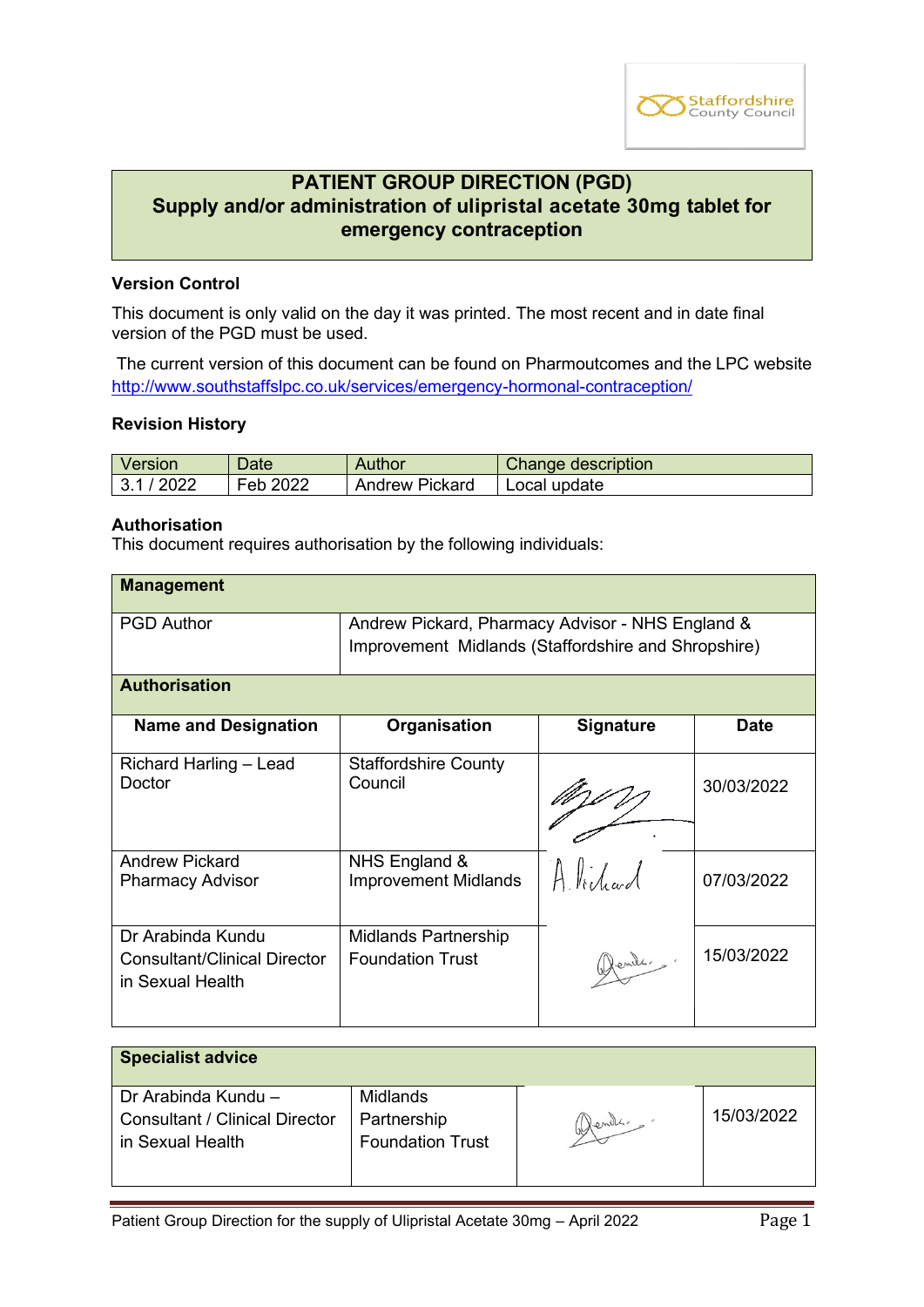

This Patient Group Direction (PGD) must only be used by registered healthcare professionals who have been named and authorised by their organisation to practice under it. The most recent and in date final signed version of the PGD should be used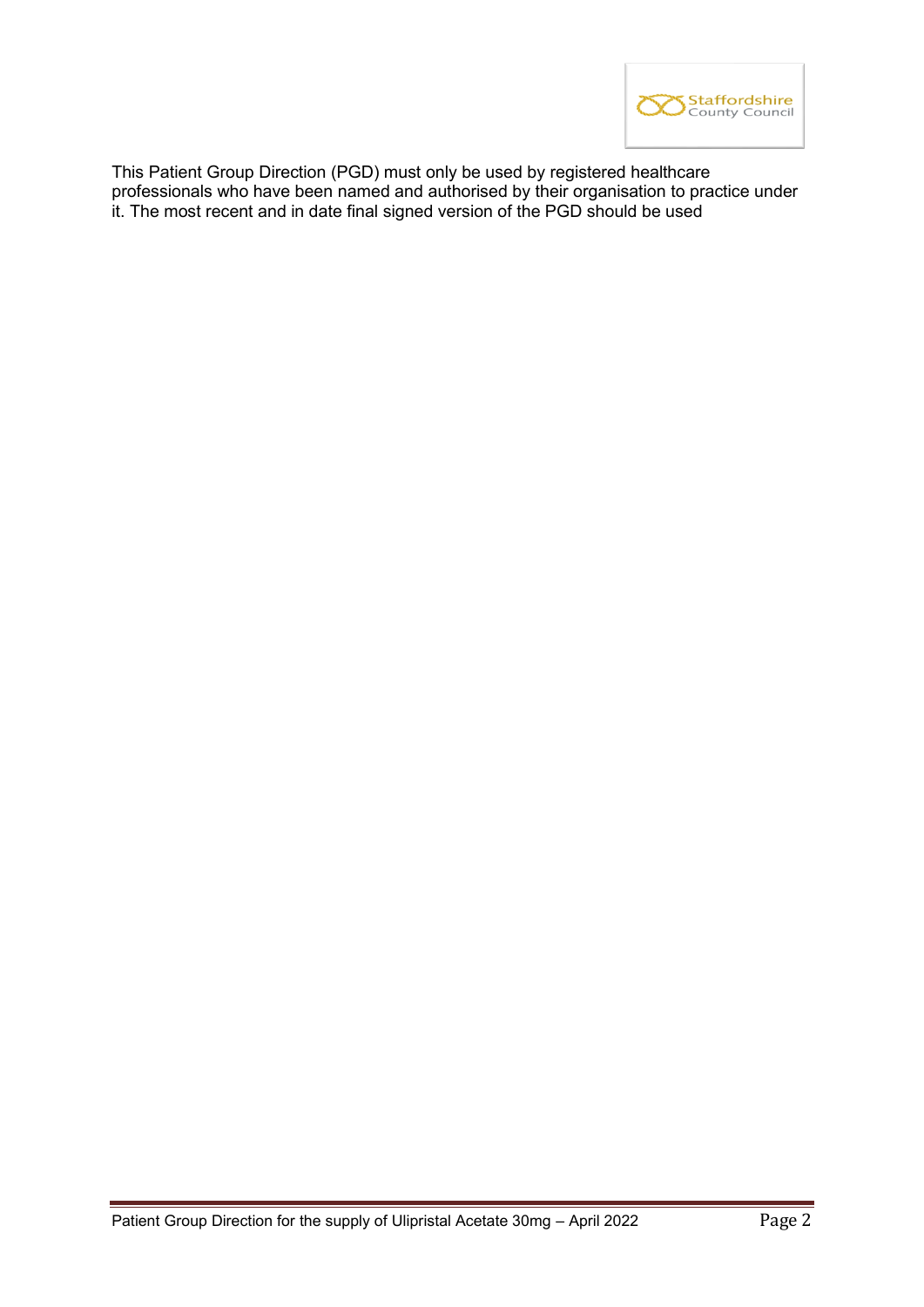

| <b>Staff Characteristics</b>                                                                                                                    |                                                                                                                                                                                                                                                                                                                                                                                                                                                                                                                                                                                                                                                                                                                                                                                                                              |  |  |
|-------------------------------------------------------------------------------------------------------------------------------------------------|------------------------------------------------------------------------------------------------------------------------------------------------------------------------------------------------------------------------------------------------------------------------------------------------------------------------------------------------------------------------------------------------------------------------------------------------------------------------------------------------------------------------------------------------------------------------------------------------------------------------------------------------------------------------------------------------------------------------------------------------------------------------------------------------------------------------------|--|--|
| 1. Professional qualifications to be held by<br>staff undertaking PGD                                                                           | Community pharmacists authorised by<br>$\bullet$<br><b>Central Health Solutions under</b><br>contract to Staffordshire County<br>Council via the EHC Service<br>Specification to provide an<br><b>Emergency Contraception Service.</b>                                                                                                                                                                                                                                                                                                                                                                                                                                                                                                                                                                                       |  |  |
| 2. Competencies required to be held by staff<br>undertaking this PGD                                                                            | Has a clear understanding of the legal<br>$\bullet$<br>requirements to operate a PGD<br>Patient group directions (nice.org.uk)<br>Competent to follow and administer<br>PGD showing clear understanding of<br>indications for treatment (and<br>subsequent actions to be taken), and<br>the treatment itself.<br>Has a clear understanding of the drug<br>$\bullet$<br>to be administered including side<br>effects and contraindications.<br>Individuals operating under this PGD<br>$\bullet$<br>have a personal responsibility to<br>ensure their on-going competency by<br>continually updating their knowledge<br>and skills.                                                                                                                                                                                           |  |  |
| 3. Specialist qualifications, training,<br>experience and competence considered<br>relevant to the clinical condition treated under<br>this PGD | The community pharmacist must be<br>$\bullet$<br>registered with the General<br><b>Pharmaceutical Council.</b><br>Completion of the current CPPE<br>$\bullet$<br>training packages on Emergency<br>Contraception Emergency<br>contraception : CPPE and<br>Safeguarding Vulnerable Adults and<br>Children Safeguarding children and<br>adults at risk: a guide for the pharmacy<br>team: CPPE<br>Completion of the CPPE learning pack<br>- Combating CSE: An e-learning<br>resource for healthcare professionals<br>is required. Combatting CSE - An e-<br>learning resource for healthcare<br>professionals: CPPE<br>Attendance at a local training event(s)<br>٠<br>approved by Staffordshire County<br>Council is recommended where these<br>are organised, but this is not a<br>prerequisite for delivering this service. |  |  |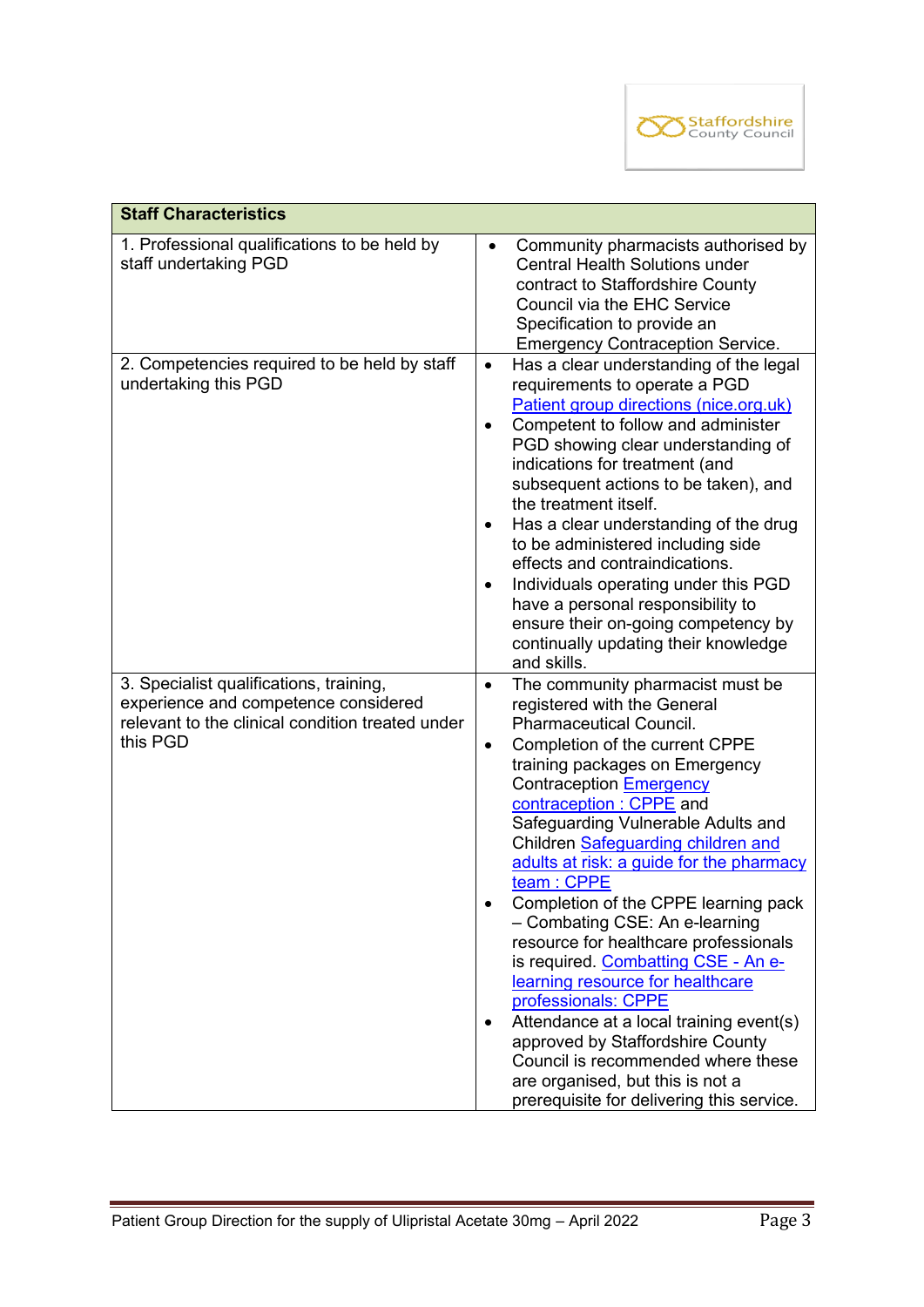

# **CLINICAL CONTENT OF PATIENT GROUP DIRECTION FOR EMERGENCY HORMONAL CONTRACEPTION Ulipristal Acetate 30mg**

| <b>Clinical Details</b>   |                                                                                                                             |  |
|---------------------------|-----------------------------------------------------------------------------------------------------------------------------|--|
| <b>Indication</b>         | To reduce the risk of pregnancy after unprotected sexual                                                                    |  |
|                           | intercourse (UPSI) or when regular contraception has been                                                                   |  |
|                           | compromised or used incorrectly.                                                                                            |  |
| <b>Aims</b>               | To reduce the number of unwanted pregnancies in                                                                             |  |
|                           | Staffordshire by the supply of appropriate emergency hormonal<br>contraception (EHC) to specific individuals by a community |  |
|                           | pharmacist.                                                                                                                 |  |
| <b>Inclusion Criteria</b> | Individuals should always be advised that the insertion of a                                                                |  |
|                           | copper intrauterine device (Cu-IUD) within five days of UPSI or                                                             |  |
|                           | within five days from earliest estimated ovulation, is the most                                                             |  |
|                           | effective method of emergency contraception. If the individual is                                                           |  |
|                           | referred on for a Cu-IUD, oral emergency contraception should                                                               |  |
|                           | be given at the time of the referral in case the Cu-IUD cannot                                                              |  |
|                           | be fitted or the individual changes their mind.                                                                             |  |
|                           |                                                                                                                             |  |
|                           | 1. Informed consent given.                                                                                                  |  |
|                           | 2. The individual is aged 13 years or over and presents                                                                     |  |
|                           | between 72 and 120 hours of having sexual intercourse                                                                       |  |
|                           | without using contraception or thinks their method of                                                                       |  |
|                           | contraception may have failed i.e. Unprotected sexual<br>intercourse, barrier/condom failure, missed pills (refer to        |  |
|                           | current BNF), IUD expulsion, severe diarrhoea and                                                                           |  |
|                           | vomiting which may have reduced oral contraception                                                                          |  |
|                           | efficacy, allowed >89 days to elapse since the last                                                                         |  |
|                           | medroxyprogesterone injection.                                                                                              |  |
|                           | Individual presents within 120 hours of unprotected<br>3.                                                                   |  |
|                           | sexual intercourse and the UPSI is likely to have taken                                                                     |  |
|                           | place during the 5 days prior to the estimated day of                                                                       |  |
|                           | ovulation. As the date of ovulation usually occurs 14                                                                       |  |
|                           | days before the next expected period, individuals with                                                                      |  |
|                           | longer menstrual cycles will ovulate later in the cycle.                                                                    |  |
|                           | 4. If the individual has received Ulipristal Acetate 30mg                                                                   |  |
|                           | (UPA-EC) under PGD, but has vomited or had severe<br>diarrhoea within 3 hours of the dose (provided still within            |  |
|                           | 120 hours of sexual intercourse)                                                                                            |  |
|                           | 5. The individual weighs more than 70kg or has a BMI                                                                        |  |
|                           | $>26$ kg/m <sup>2</sup>                                                                                                     |  |
|                           | 6. The dose may be repeated in the same menstrual cycle                                                                     |  |
|                           | should the need occur (but no more than two doses in                                                                        |  |
|                           | any given cycle)                                                                                                            |  |
|                           | 7. The individual is either unable or does not wish to attend<br>for an appointment with their GP or Sexual Health          |  |
|                           | Service, and is willing to accept the limited service                                                                       |  |
|                           | available through pharmacy. Individuals must always be                                                                      |  |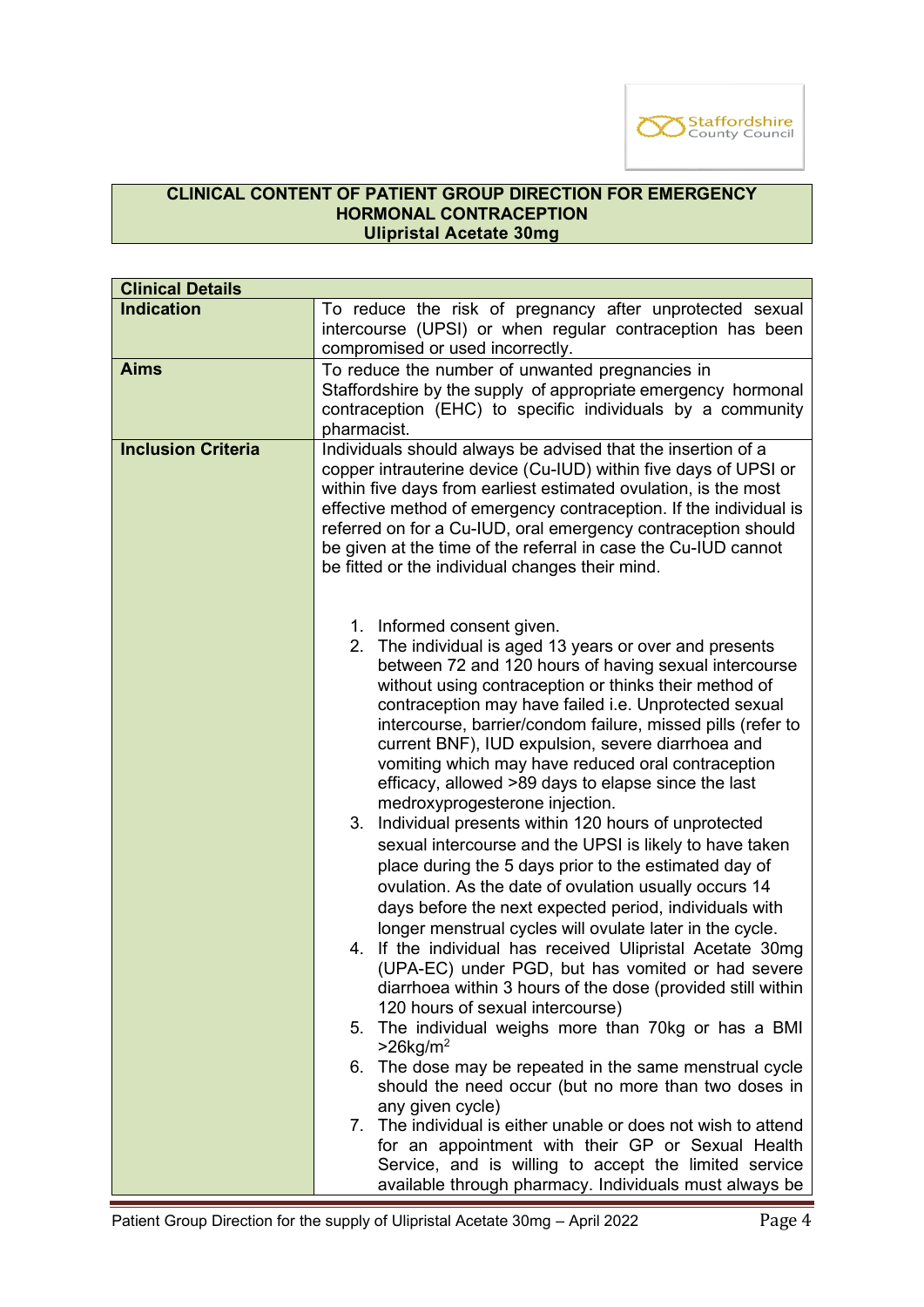

|                           | offered information regarding access to comprehensive                            |  |
|---------------------------|----------------------------------------------------------------------------------|--|
|                           | contraception and sexual health services available                               |  |
|                           | locally.<br>8. If the individual is excluded for any reason from                 |  |
|                           | receiving a supply of Levonorgestrel (LNG-EC) via                                |  |
|                           | PGD, a supply of UPA-EC can be considered if the                                 |  |
|                           | requirements of this PGD are met.                                                |  |
|                           |                                                                                  |  |
|                           | Under the terms of this PGD it is not possible to give EHC to the                |  |
|                           | individual as a precautionary measure for future need against                    |  |
|                           | unprotected sex, neither should it be supplied via a third party                 |  |
| <b>Exclusion Criteria</b> | 1. Informed consent not given.                                                   |  |
|                           | 2. If more than 120 hours after unprotected sexual                               |  |
|                           | <i>intercourse</i>                                                               |  |
|                           | 3. Individual is aged under 13 years                                             |  |
|                           | 4. Individual is aged under 16 years old and is assessed                         |  |
|                           | as lacking capacity to consent using the Fraser                                  |  |
|                           | <b>Guidelines</b>                                                                |  |
|                           | 5. The individual is already pregnant or they think they                         |  |
|                           | may be pregnant                                                                  |  |
|                           | 6. If the individual has used hormonal contraception in the                      |  |
|                           | previous 7 days. Consider Cu-IUD or LNG-EC.                                      |  |
|                           | 7. Any individual that presents within 72 hours of UPSI                          |  |
|                           | and the UPSI is not likely to have taken place during                            |  |
|                           | the 5 days prior to the estimated day of ovulation.                              |  |
|                           | 8. Breastfeeding, unless willing to suspend breastfeeding                        |  |
|                           | for 1 week                                                                       |  |
|                           | 9. The individuals last period was late or last period was                       |  |
|                           | unusual (recommend a pregnancy test)                                             |  |
|                           | 10. Unexplained<br>genital<br>bleeding<br>unexplained<br>or                      |  |
|                           | amenorrhoea                                                                      |  |
|                           | 11. Less than 21 days following childbirth                                       |  |
|                           | 12. Less than 5 days following abortion, miscarriage,                            |  |
|                           | ectopic pregnancy or uterine evacuation for gestational<br>trophoblastic disease |  |
|                           | <b>Specific medical conditions</b>                                               |  |
|                           | 13. Severe asthma controlled by oral glucocorticoids                             |  |
|                           | 14. Diabetes mellitus with nephropathy, retinopathy,                             |  |
|                           | neuropathy or vascular disease                                                   |  |
|                           | 15. Current liver disease or renal disease                                       |  |
|                           | 16. Breast cancer or previous history of breast cancer                           |  |
|                           | 17. Acute porphyria                                                              |  |
|                           | 18. The<br>individual<br>suffers<br>from<br>acute<br>an<br>severe                |  |
|                           | malabsorption syndrome such as inflammatory bowel                                |  |
|                           | disease                                                                          |  |
|                           | 19. Known hypersensitivity to the active substance                               |  |
|                           | Ulipristal Acetate or any of the excipients contained in                         |  |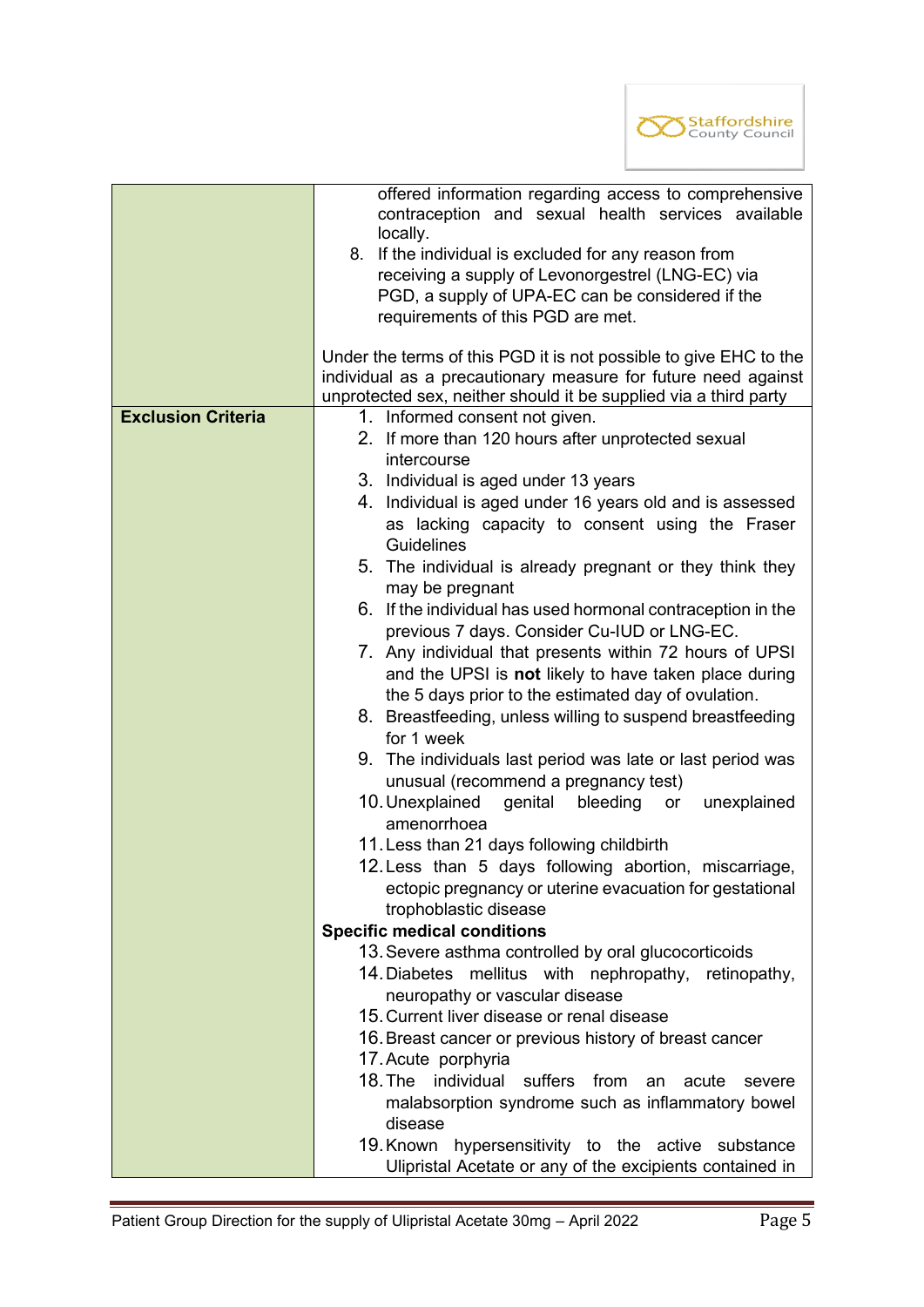

|                                   | the product<br>20. Please note, UPA-EC contains lactose and as such it<br>is recommended that consideration is given between<br>the pharmacist and the individual as to whether a<br>referral to a GP or Sexual Health Clinic would be most<br>appropriate                                                                                                                                                                                                                                                                                                                                                            |
|-----------------------------------|-----------------------------------------------------------------------------------------------------------------------------------------------------------------------------------------------------------------------------------------------------------------------------------------------------------------------------------------------------------------------------------------------------------------------------------------------------------------------------------------------------------------------------------------------------------------------------------------------------------------------|
|                                   | <b>Medication</b><br>Any drug interaction where concomitant use of UPA-EC is<br>contra-indicated. This includes;<br>liver enzyme inducing drugs and for those individuals<br>$\bullet$<br>that have used enzyme inducing drugs within the past<br>4 weeks<br>• drugs that increase gastric PH<br>• concomitant use with ritonavir specifically.                                                                                                                                                                                                                                                                       |
|                                   | Please refer to current BNF https://bnf.nice.org.uk/ and SPC<br>for full details https://www.medicines.org.uk/emc/                                                                                                                                                                                                                                                                                                                                                                                                                                                                                                    |
| <b>Supply to young</b><br>persons | If a young person (aged <16 years) requests Emergency<br>Contraception, then they must be assessed for competency. If<br>they are deemed as being 'Fraser Competent' then a supply<br>can be made, but this must be documented in the records. If<br>the young person is not deemed to be 'Fraser Competent'<br>advice must be sought from First Response Team on: 0800<br>1313 126 (or the Emergency Duty Team on 0345 6042 886<br>outside of office hours). Practitioners should discuss with First<br>Response the remaining need for the child to have access to<br>Emergency Contraception to prevent pregnancy. |
|                                   | Further guidance can be found at: Gillick competence and<br><b>Fraser guidelines   NSPCC Learning</b>                                                                                                                                                                                                                                                                                                                                                                                                                                                                                                                 |
|                                   | Pharmacists must be aware of, and comply with the relevant<br>safeguarding expectations from Staffordshire Safeguarding<br>Board regarding sexual activity in young people:<br>Safeguarding Practice Guidance - Staffordshire Safeguarding<br>Children Board (staffsscb.org.uk)                                                                                                                                                                                                                                                                                                                                       |
|                                   | If a child under 13 years requests Emergency Contraception,<br>and there is a reasonable concern that sexual activity has taken<br>place, the pharmacist should always contact the First<br>Response team on 0800 1313 126 (or the Emergency Duty<br>Team on 0345 6042 886 outside of office hours) and there<br>must always be a presumption that the case will be referred to<br>the Children's Social Care Services in the area where the child<br>lives. A record of the referral should be maintained in the                                                                                                     |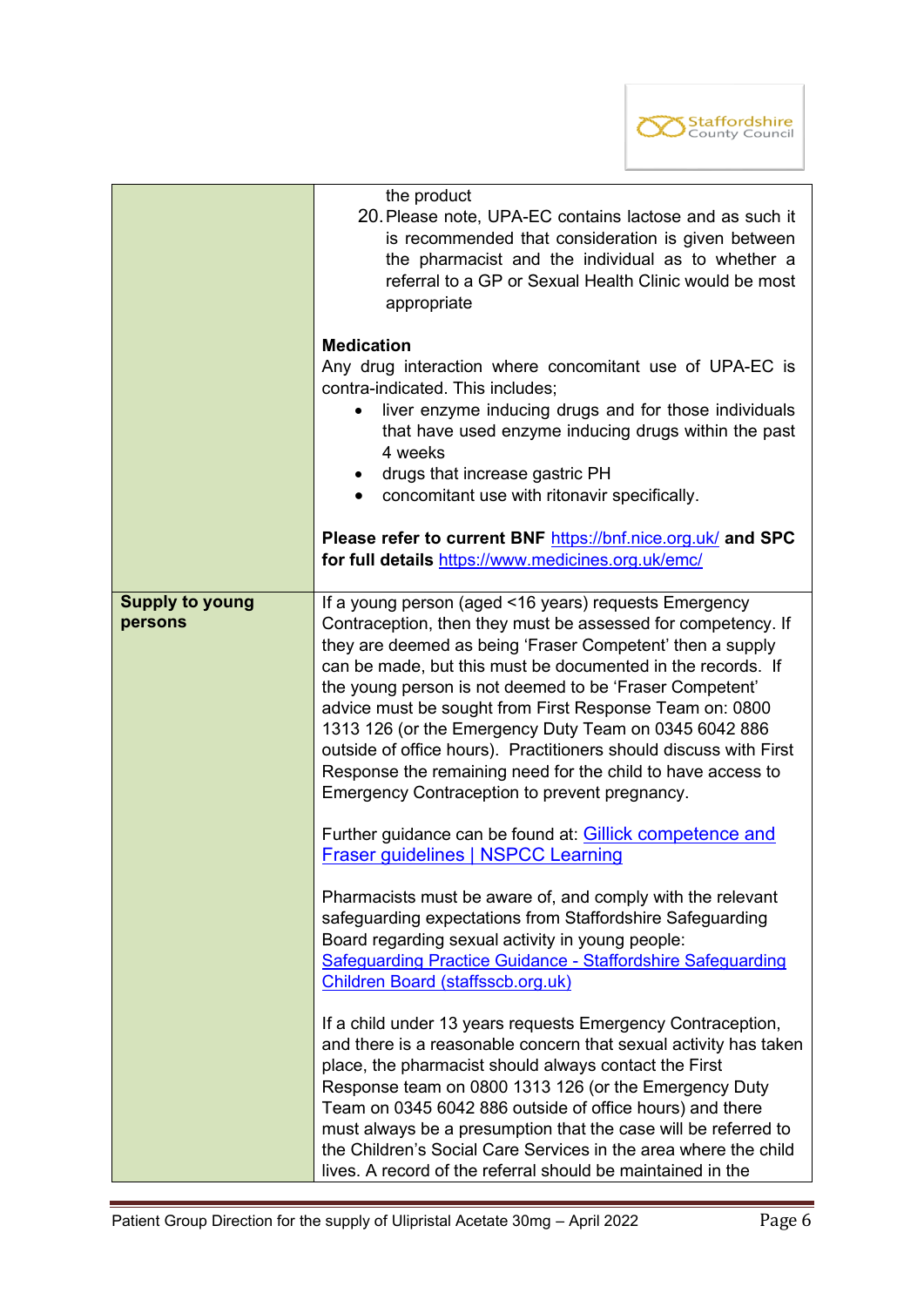

|                                              | pharmacy.                                                                                                         |  |  |
|----------------------------------------------|-------------------------------------------------------------------------------------------------------------------|--|--|
|                                              | If you think the child or young person is in immediate danger                                                     |  |  |
|                                              | telephone 999                                                                                                     |  |  |
| <b>Management of</b><br>excluded individuals | If the individual falls into the above Exclusion Criteria,<br>$\bullet$                                           |  |  |
|                                              | UPA-EC cannot be issued.                                                                                          |  |  |
|                                              | within<br>Explain reason<br>for exclusion and record<br>٠<br><b>PharmOutcomes</b>                                 |  |  |
|                                              | If the individual is under 13 years of age, the Pharmacist<br>$\bullet$                                           |  |  |
|                                              | should follow the local safeguarding procedures as                                                                |  |  |
|                                              | outlined in the 'Supply to young persons section'                                                                 |  |  |
|                                              | If the individual is currently breastfeeding and is<br>٠                                                          |  |  |
|                                              | unwilling to suspend breastfeeding for 1 week, consider                                                           |  |  |
|                                              | a supply of LNG-EC via PGD if clinically appropriate.                                                             |  |  |
|                                              | If the individual is hypersensitive to UPA-EC, refer to<br>$\bullet$<br>their GP or Sexual Health Clinic          |  |  |
|                                              | If the individual is excluded for any other reason under<br>٠                                                     |  |  |
|                                              | this PGD, consider making a supply via the LNG-EC                                                                 |  |  |
|                                              | PGD if clinically appropriate, or refer to their GP or<br>Sexual Health Clinic.                                   |  |  |
|                                              |                                                                                                                   |  |  |
| <b>Management of</b>                         | If the individual declines treatment via the pharmacy<br>$\bullet$                                                |  |  |
| individuals requiring                        | service, then the benefits and risks must be clearly                                                              |  |  |
| referral                                     | explained                                                                                                         |  |  |
|                                              | If the individual wishes an emergency Cu-IUD please<br>$\bullet$                                                  |  |  |
|                                              | refer to their GP or Sexual Health Clinic. (NB. not all<br>GPs can fit Cu-IUDs). Oral emergency contraception, if |  |  |
|                                              | appropriate, should be given at the time of the referral in                                                       |  |  |
|                                              | case the Cu-IUD cannot be fitted or the individual                                                                |  |  |
|                                              | changes their mind.                                                                                               |  |  |
|                                              | Where an individual's date of ovulation cannot be<br>$\bullet$                                                    |  |  |
|                                              | accurately determined, a supply of oral emergency                                                                 |  |  |
|                                              | hormonal contraception can only be made if;                                                                       |  |  |
|                                              | the pharmacist deems that it is in the best<br>➤                                                                  |  |  |
|                                              | interests of the individual to receive a supply,<br>and;                                                          |  |  |
|                                              | the individual is specifically advised that post                                                                  |  |  |
|                                              | ovulation,<br>oral<br>hormonal<br>emergency                                                                       |  |  |
|                                              | contraception may not be effective, and that                                                                      |  |  |
|                                              | further advice should be sought from their GP or                                                                  |  |  |
|                                              | <b>Sexual Health Clinic</b>                                                                                       |  |  |
|                                              | Advise the individual of alternative sources of treatment                                                         |  |  |
|                                              | and provide relevant information as appropriate.<br>Advice given to individuals who require a referral must be    |  |  |
|                                              | recorded within PharmOutcomes                                                                                     |  |  |
| <b>Reasons for seeking</b>                   | Any condition/scenario where the pharmacist<br>is<br>$\bullet$                                                    |  |  |
| further advice from                          | uncertain whether a supply should be made                                                                         |  |  |
| <b>GP or Sexual Health</b>                   | Individual fulfils exclusion criteria<br>$\bullet$                                                                |  |  |
| <b>Service</b>                               | <b>Breast cancer</b><br>$\bullet$                                                                                 |  |  |
|                                              | Individual declining treatment via pharmacy service<br>$\bullet$                                                  |  |  |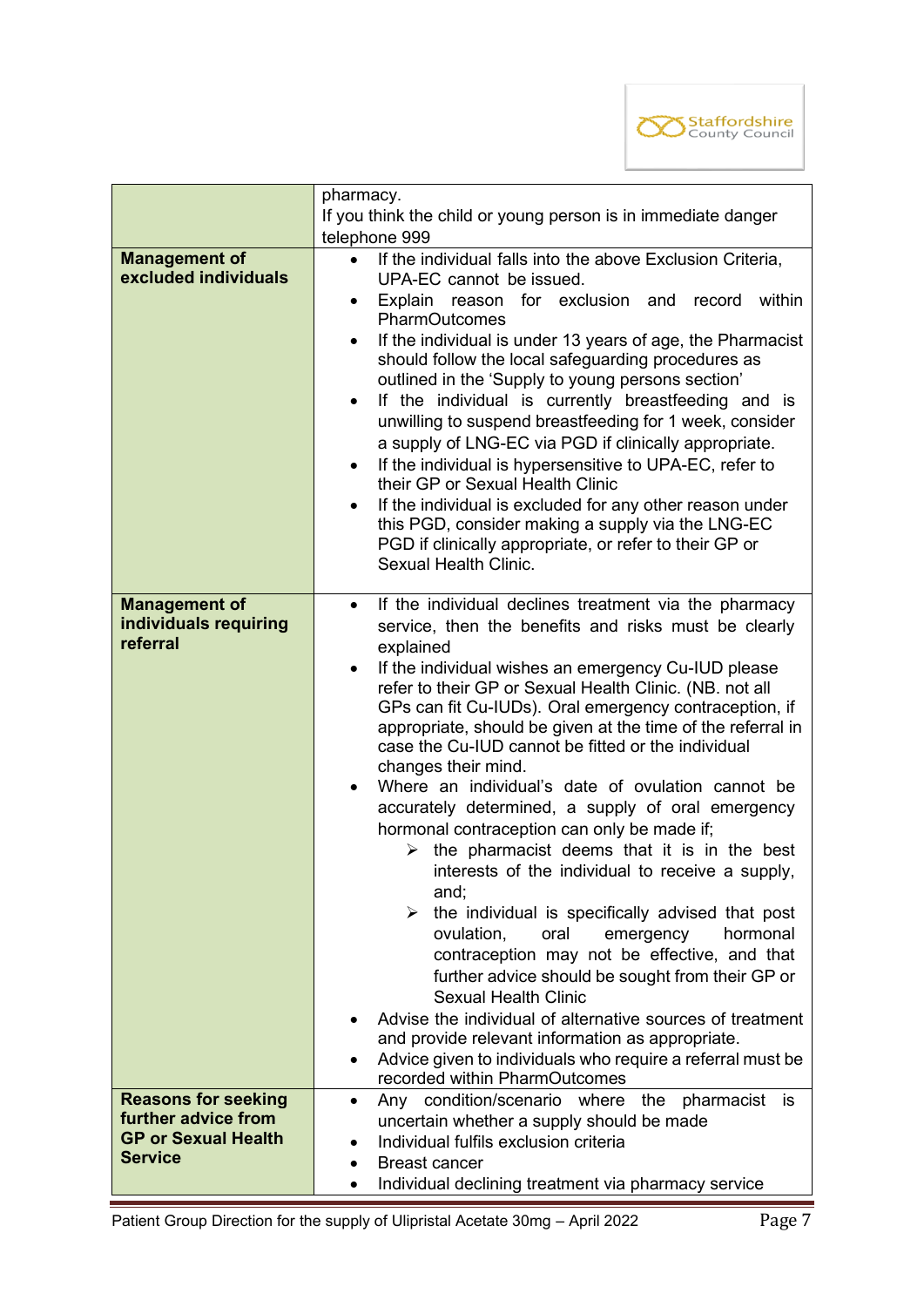

| <b>Drug Details</b>         |                                                                       |  |
|-----------------------------|-----------------------------------------------------------------------|--|
| Name, form & strength       | Ulipristal Acetate 30mg tablets (UPA)                                 |  |
| of medicine                 |                                                                       |  |
| <b>Legal classification</b> | P Medicine                                                            |  |
| <b>Storage</b>              | Store below 25C in original container                                 |  |
| Route/method                | Oral                                                                  |  |
| Dosage/frequency/dur        | One tablet to be taken as a single dose, within 120 hours of          |  |
| ation of treatment          | unprotected sexual intercourse (UPSI).                                |  |
|                             |                                                                       |  |
|                             | UPA-EC can be supplied more than once in the same menstrual           |  |
|                             | cycle should the need occur and it is clinically safe to do so.       |  |
|                             |                                                                       |  |
|                             | If the individual vomits or has severe diarrhoea within 3 hours of    |  |
|                             | taking the tablet, another tablet should be taken, as long as this is |  |
|                             | within 120 hours of UPSI.                                             |  |
| <b>Quantity to</b>          | One tablet to be taken as a single dose. The dose must be taken       |  |
| supply/administer           | on the pharmacy premises                                              |  |
| <b>Cautions</b>             | Pregnancy                                                             |  |
|                             | If pregnancy occurs after treatment with UPA-EC, the possibility of   |  |
|                             | an ectopic pregnancy should be considered. The absolute risk of       |  |
|                             | ectopic pregnancy is likely to be low, as UPA-EC inhibits or          |  |
|                             | postpones ovulation. Ectopic pregnancy may continue despite the       |  |
|                             | occurrence of uterine bleeding.                                       |  |
|                             |                                                                       |  |
|                             | <b>Breast feeding</b>                                                 |  |
|                             | UPA-EC is excreted in breast milk and the effects<br><b>on</b>        |  |
|                             | newborn/infants have not been studied. Breastfeeding is not           |  |
|                             | recommended for one week after taking UPA-EC.                         |  |
|                             |                                                                       |  |
|                             | There are no additional precautions for use, but any supplies made    |  |
|                             | are done so at the professional discretion of the Pharmacist on       |  |
|                             | duty                                                                  |  |
|                             |                                                                       |  |
|                             | https://www.fsrh.org/standards-and-guidance/documents/ceu-            |  |
|                             | clinical-guidance-emergency-contraception-march-2017/                 |  |
|                             |                                                                       |  |
| <b>Side Effects</b>         | Individuals may experience;                                           |  |
|                             | Nausea/abdominal pain/discomfort                                      |  |
|                             | Headaches<br>٠                                                        |  |
|                             | Dizziness/blurred vision<br>$\bullet$                                 |  |
|                             | • Pelvic pain/painful menses/breast tenderness                        |  |
|                             | Tired/mood swings                                                     |  |
|                             |                                                                       |  |
|                             | Please refer to current BNF http://bnf.org/bnf and SPC                |  |
|                             | www.medicines.org.uk/emc for full details                             |  |
|                             |                                                                       |  |
|                             | All serious adverse reactions must be reported to MHRA via the        |  |
|                             | Yellow Card System www.yellowcard.gov.uk . An individual              |  |
|                             | presenting with a suspected serious ADR should be referred to         |  |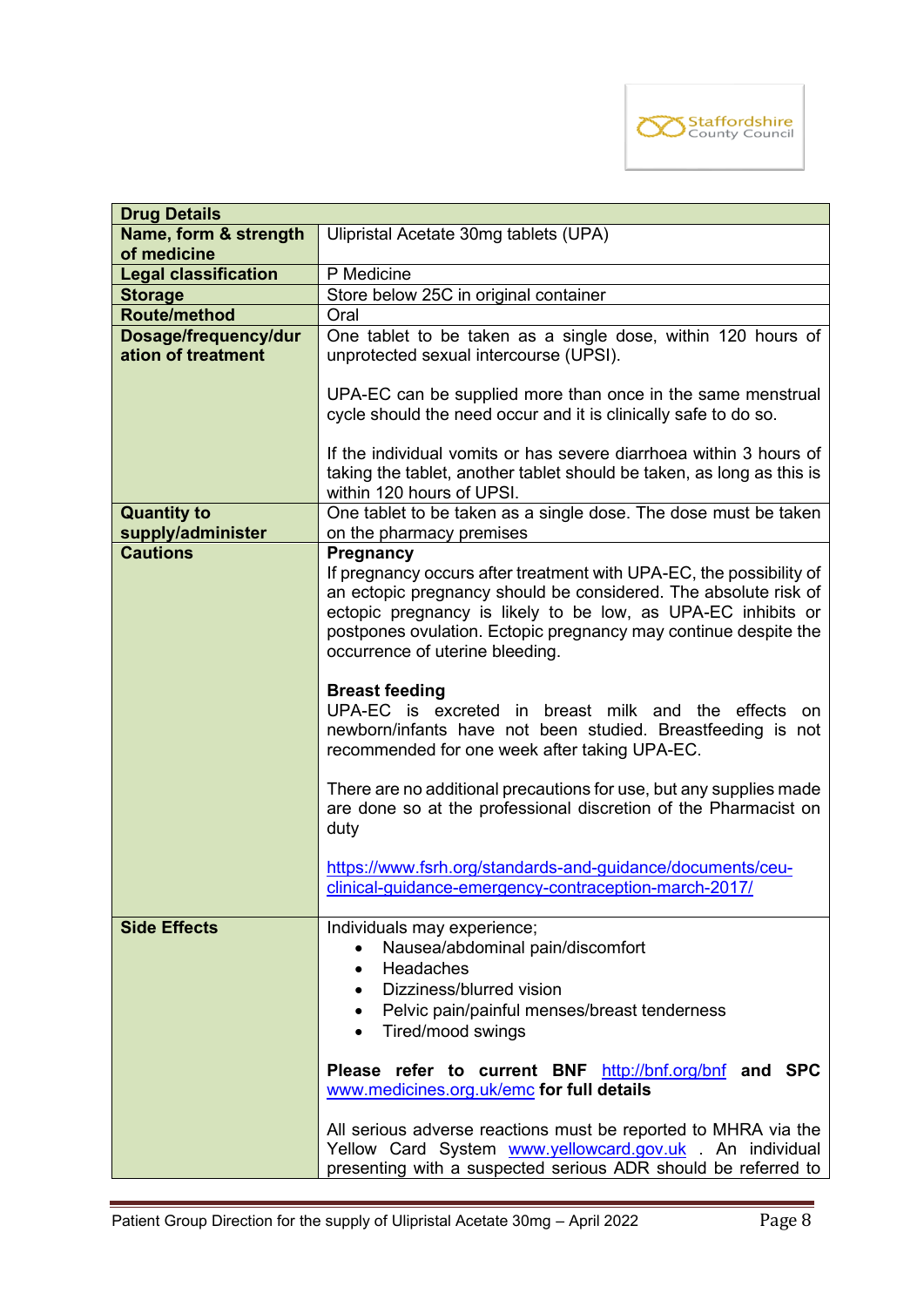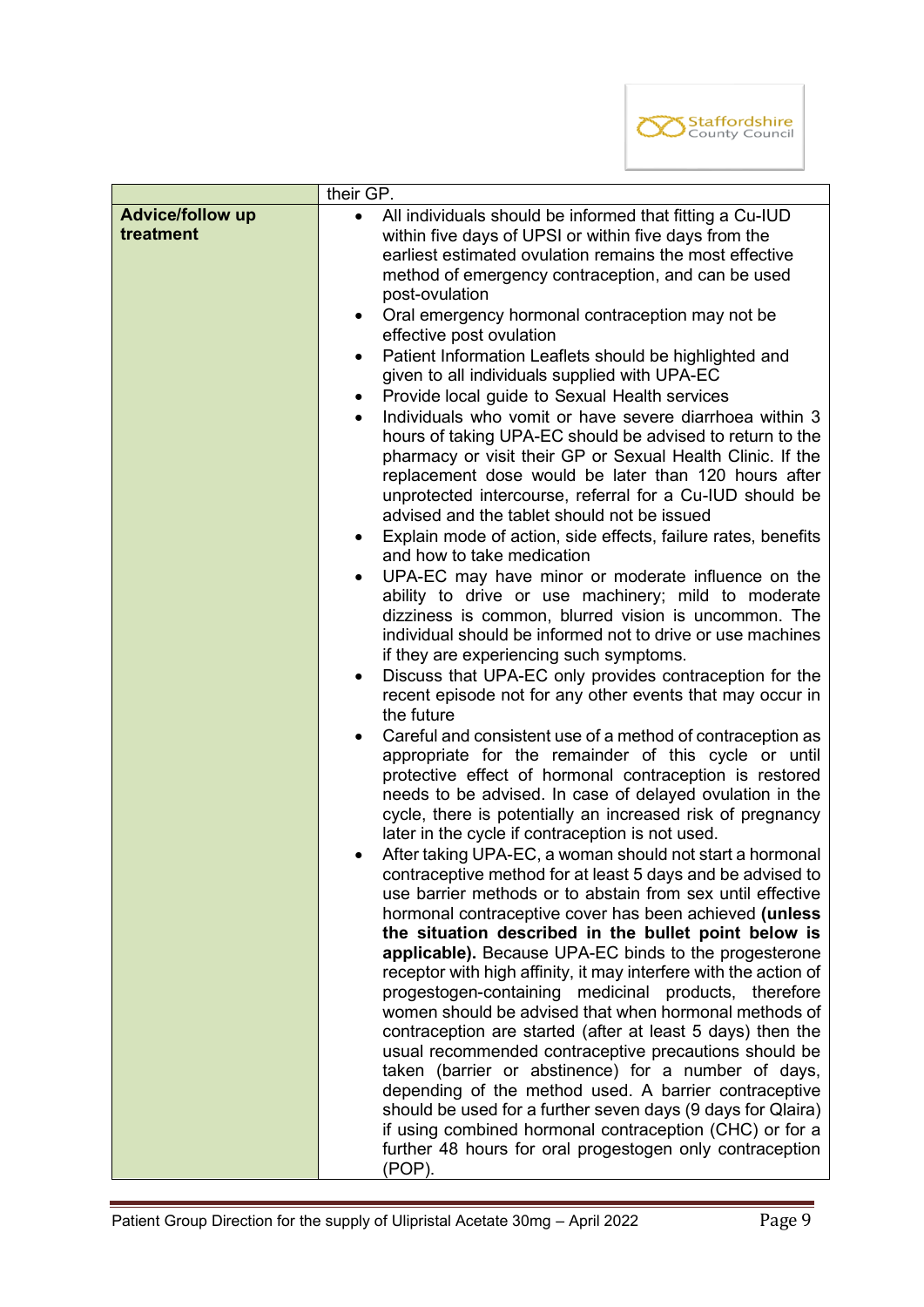

| In the specific situation in which an established CHC user<br>$\bullet$<br>restarts CHC after a hormone-free interval and then<br>misses 2-7 pills in the first week of pill-taking (or makes an<br>equivalent error with combined patch or ring use) UPA-EC<br>may be offered, now with immediate restart of CHC and<br>use of condoms for seven days (new recommendation<br>for this specific scenario only)<br>Changes to menstrual cycle (period may be early or late<br>$\bullet$                                                                                                                                                                                                                  |
|---------------------------------------------------------------------------------------------------------------------------------------------------------------------------------------------------------------------------------------------------------------------------------------------------------------------------------------------------------------------------------------------------------------------------------------------------------------------------------------------------------------------------------------------------------------------------------------------------------------------------------------------------------------------------------------------------------|
| but most will have their next period within 7 days of the<br>expected time)                                                                                                                                                                                                                                                                                                                                                                                                                                                                                                                                                                                                                             |
| Individuals who receive UPA-EC should be advised to<br>have a pregnancy test within 3 weeks of taking UPA-EC or<br>if the next period is more than 7 days late or abnormal in<br>anyway, they should go to their GP or Sexual Health clinic<br>to exclude pregnancy. As with any pregnancy, the<br>possibility of an ectopic pregnancy should be considered.<br>It is important to know that the occurrence of uterine<br>bleeding does not rule out ectopic pregnancy.<br>Individuals who receive UPA-EC should be advised to visit<br>$\bullet$<br>their GP or Sexual Health clinic to discuss on going<br>contraception.<br>Discuss sexually transmitted infections and offer advice on<br>$\bullet$ |
| screening and encourage condom use.<br>UPA-EC is excreted in breast milk and therefore<br>$\bullet$                                                                                                                                                                                                                                                                                                                                                                                                                                                                                                                                                                                                     |
| breastfeeding is not recommended for one week after<br>taking UPA-EC. During this time it is recommended to<br>express and discard the breast milk in order to stimulate<br>lactation.                                                                                                                                                                                                                                                                                                                                                                                                                                                                                                                  |
| If pregnancy has occurred following failure of UPA-EC the<br>individual should contact their GP or Sexual Health clinic.                                                                                                                                                                                                                                                                                                                                                                                                                                                                                                                                                                                |
| Please refer to current BNF http://bnf.org/bnf/<br>or SPC for full details http://www.medicines.org.uk/emc/                                                                                                                                                                                                                                                                                                                                                                                                                                                                                                                                                                                             |

I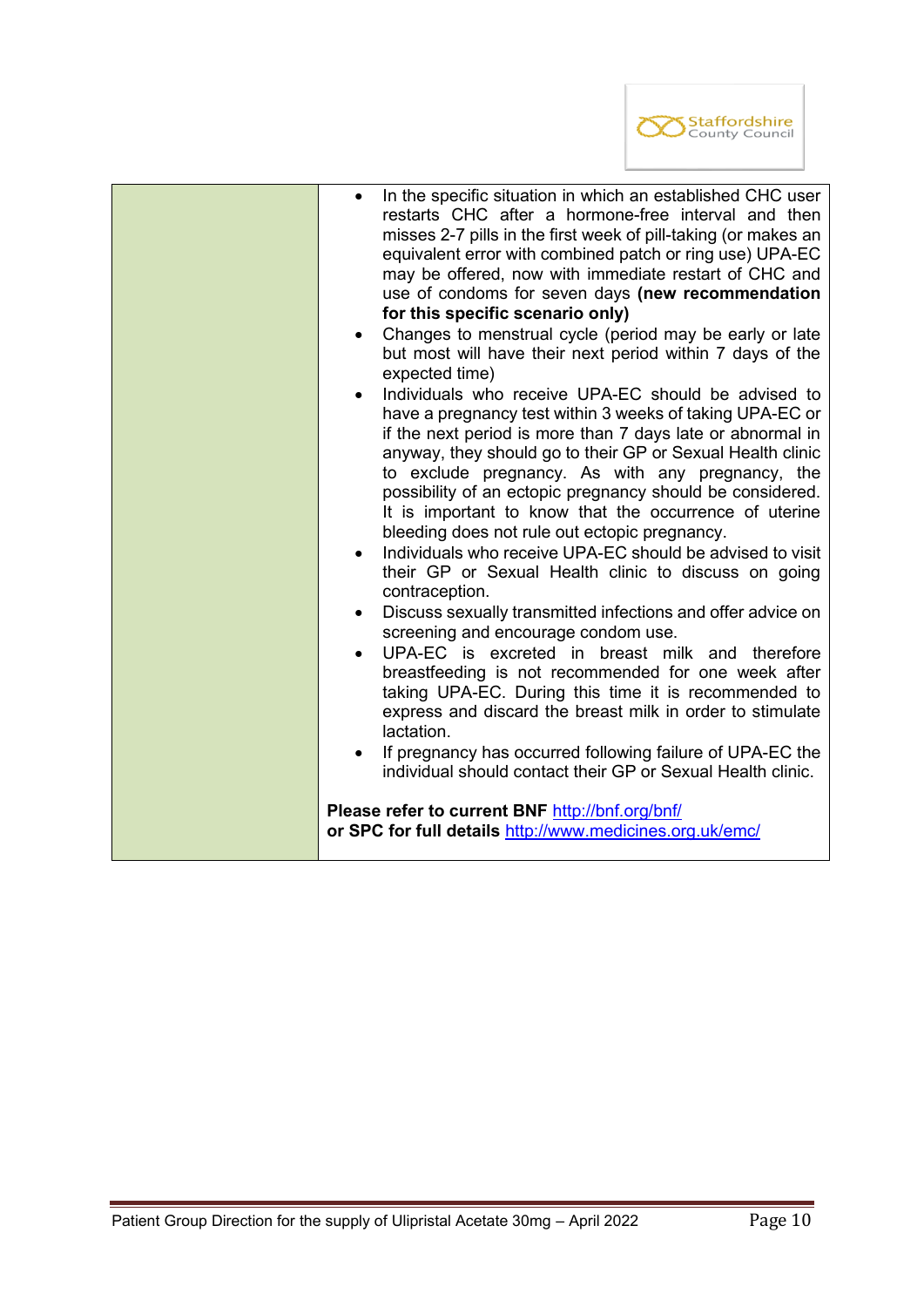

# **Additional information for individuals before supply**

| <b>Mode of Action</b>  | Inhibition or delay of ovulation                                                                                                                                                                                                                                                                                                                                                                                                                                                                                                                                                                                                                                                                                                                                                                                                 |  |
|------------------------|----------------------------------------------------------------------------------------------------------------------------------------------------------------------------------------------------------------------------------------------------------------------------------------------------------------------------------------------------------------------------------------------------------------------------------------------------------------------------------------------------------------------------------------------------------------------------------------------------------------------------------------------------------------------------------------------------------------------------------------------------------------------------------------------------------------------------------|--|
| <b>Risks</b>           | UPA-EC has been demonstrated to be effective for EC up to<br>120 hours after UPSI, with no significant variation of<br>effectiveness over this time.                                                                                                                                                                                                                                                                                                                                                                                                                                                                                                                                                                                                                                                                             |  |
| If already pregnant    | The individual must be advised to contact GP or Sexual Health<br>clinic as use of UPA-EC in pregnancy is contra-indicated.                                                                                                                                                                                                                                                                                                                                                                                                                                                                                                                                                                                                                                                                                                       |  |
| <b>Adverse effects</b> | Nausea is common and up to 1 in 100 individuals are<br>$\bullet$<br>actually sick<br>The individual should be advised to return if they<br>$\bullet$<br>vomit within 3 hours of taking the dose because the<br>treatment will not be effective, and they should obtain<br>an additional supply<br>Changes to menstrual cycle (period may be early or late<br>$\bullet$<br>but most will have their next period within 7 days of the<br>expected time)<br>If treatment fails – increased risk of ectopic<br>$\bullet$<br>pregnancy, advise client to contact GP or Sexual<br><b>Health Clinic</b><br>Abdominal pain/discomfort<br>٠<br>Headaches<br>$\bullet$<br>Dizziness/blurred vision (reference ability to drive or use<br>$\bullet$<br>machinery)<br>Pelvic pain/painful menses/breast tenderness<br>٠<br>Tired/mood swings |  |

| Advice until next<br>period | Discuss that UPA-EC only provides contraception for<br>$\bullet$<br>the recent episode not for any other events that may<br>occur in the future                                                                                                                                                                                                             |
|-----------------------------|-------------------------------------------------------------------------------------------------------------------------------------------------------------------------------------------------------------------------------------------------------------------------------------------------------------------------------------------------------------|
|                             | Careful and consistent use of a method of contraception<br>as appropriate for the remainder of this cycle or until<br>protective effect of hormonal contraception is restored<br>needs to be advised. In case of delayed ovulation in the<br>cycle, there is potentially an increased risk of pregnancy<br>later in the cycle if contraception is not used. |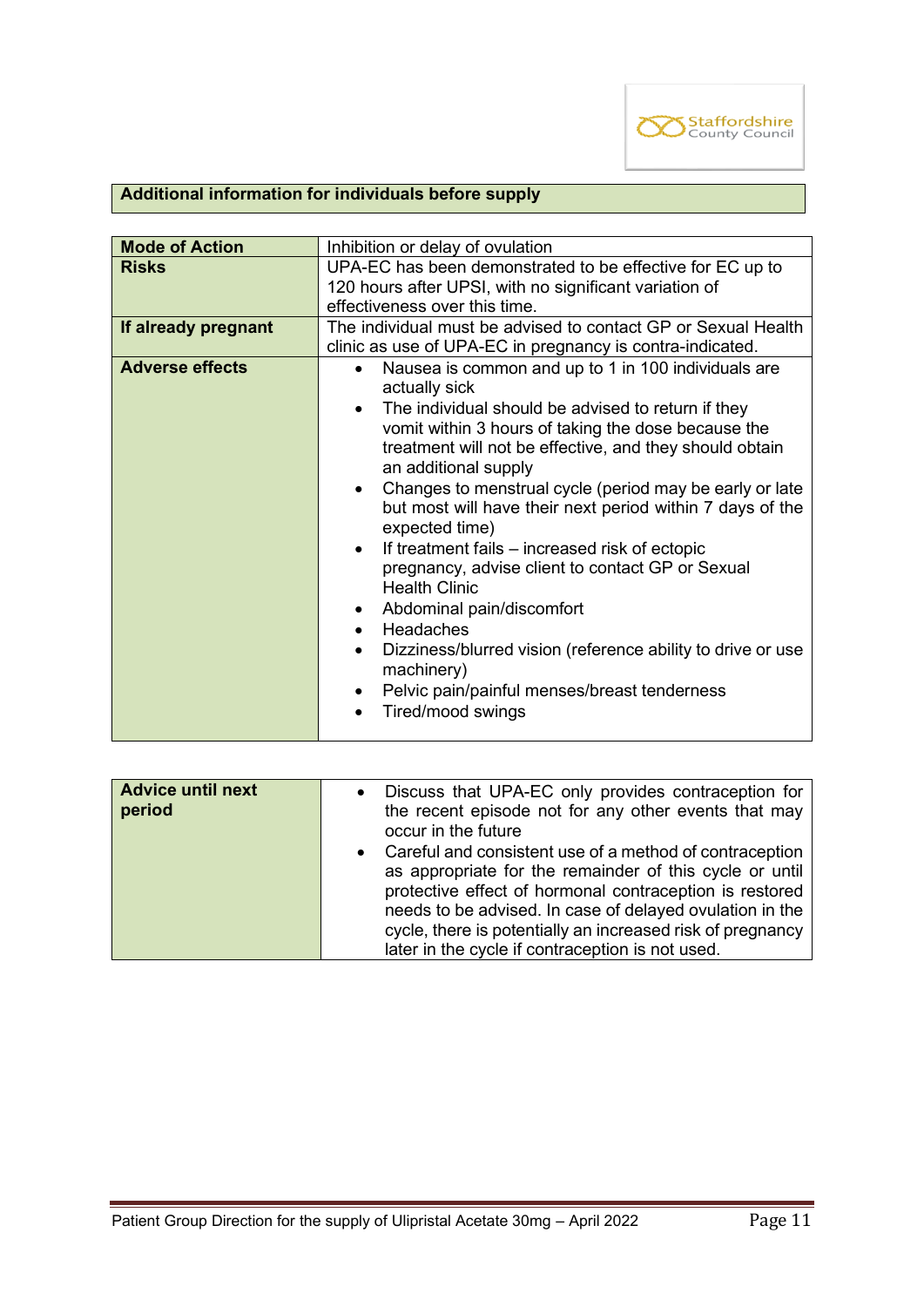

| <b>Records and Follow Up</b> |                                                                                                                                                                                                                                                                                                                                                                                                                                                                                                                                                                                                                                                                                                                                                                                                                                                                                                                                                                                                                                                                                                                                                                           |  |  |  |  |
|------------------------------|---------------------------------------------------------------------------------------------------------------------------------------------------------------------------------------------------------------------------------------------------------------------------------------------------------------------------------------------------------------------------------------------------------------------------------------------------------------------------------------------------------------------------------------------------------------------------------------------------------------------------------------------------------------------------------------------------------------------------------------------------------------------------------------------------------------------------------------------------------------------------------------------------------------------------------------------------------------------------------------------------------------------------------------------------------------------------------------------------------------------------------------------------------------------------|--|--|--|--|
| <b>Supply</b>                | Individuals are required to take UPA-EC in the pharmacy. They<br>should be provided with the patient information leaflet and local<br>guide to the Sexual Health Clinic.                                                                                                                                                                                                                                                                                                                                                                                                                                                                                                                                                                                                                                                                                                                                                                                                                                                                                                                                                                                                  |  |  |  |  |
|                              | Sexual Health Clinics in Staffordshire are run by Midlands<br>Partnership NHS Foundation Trust (MPFT)<br>To find out opening times in north Staffordshire (districts of<br>Newcastle under Lyme and Staffordshire Moorlands)<br>Telephone: 0300 7900 165<br>To find out opening times in southern Staffordshire (districts<br>of Cannock, East Staffordshire, Lichfield, South<br>Staffordshire, Stafford and Tamworth<br>Telephone 0300 124 5022<br>Alternatively, opening times for MPFT clinics across<br>Staffordshire can be found here:<br>Home - Open Clinic                                                                                                                                                                                                                                                                                                                                                                                                                                                                                                                                                                                                       |  |  |  |  |
|                              |                                                                                                                                                                                                                                                                                                                                                                                                                                                                                                                                                                                                                                                                                                                                                                                                                                                                                                                                                                                                                                                                                                                                                                           |  |  |  |  |
|                              |                                                                                                                                                                                                                                                                                                                                                                                                                                                                                                                                                                                                                                                                                                                                                                                                                                                                                                                                                                                                                                                                                                                                                                           |  |  |  |  |
|                              |                                                                                                                                                                                                                                                                                                                                                                                                                                                                                                                                                                                                                                                                                                                                                                                                                                                                                                                                                                                                                                                                                                                                                                           |  |  |  |  |
|                              | All individuals, whether supplied with EHC or not should be<br>given the local guide to Sexual Health Services.                                                                                                                                                                                                                                                                                                                                                                                                                                                                                                                                                                                                                                                                                                                                                                                                                                                                                                                                                                                                                                                           |  |  |  |  |
| <b>Records/audit trail</b>   | In discussion with the individual, enter consultation<br>$\bullet$<br>details onto the relevant module within<br>PharmOutcomes or complete the paper proforma if<br>unable to access PharmOutcomes at the time of the<br>consultation.<br>Informed verbal consent should be obtained (for<br>$\bullet$<br>individuals aged under 16 years, Fraser guidelines<br>should be followed)<br>If UPA-EC emergency contraception is supplied then<br>the Pharmacist asks the individual to sign only when<br>the Pharmacist is confident that the individual<br>understands the information she has been given.<br>Electronic patient records and/or the completed paper<br>proforma should be retained for adults for a period of 10<br>years after attendance and for children until the child is<br>25 years old. Computerised patient medication records<br>are recommended to be kept.<br>If the individual is excluded, a record of the reason for<br>$\bullet$<br>exclusion must be documented within PharmOutcomes,<br>and any specific advice that has been given.<br>If a safeguarding referral is made, a record of the referral<br>must be maintained in the pharmacy |  |  |  |  |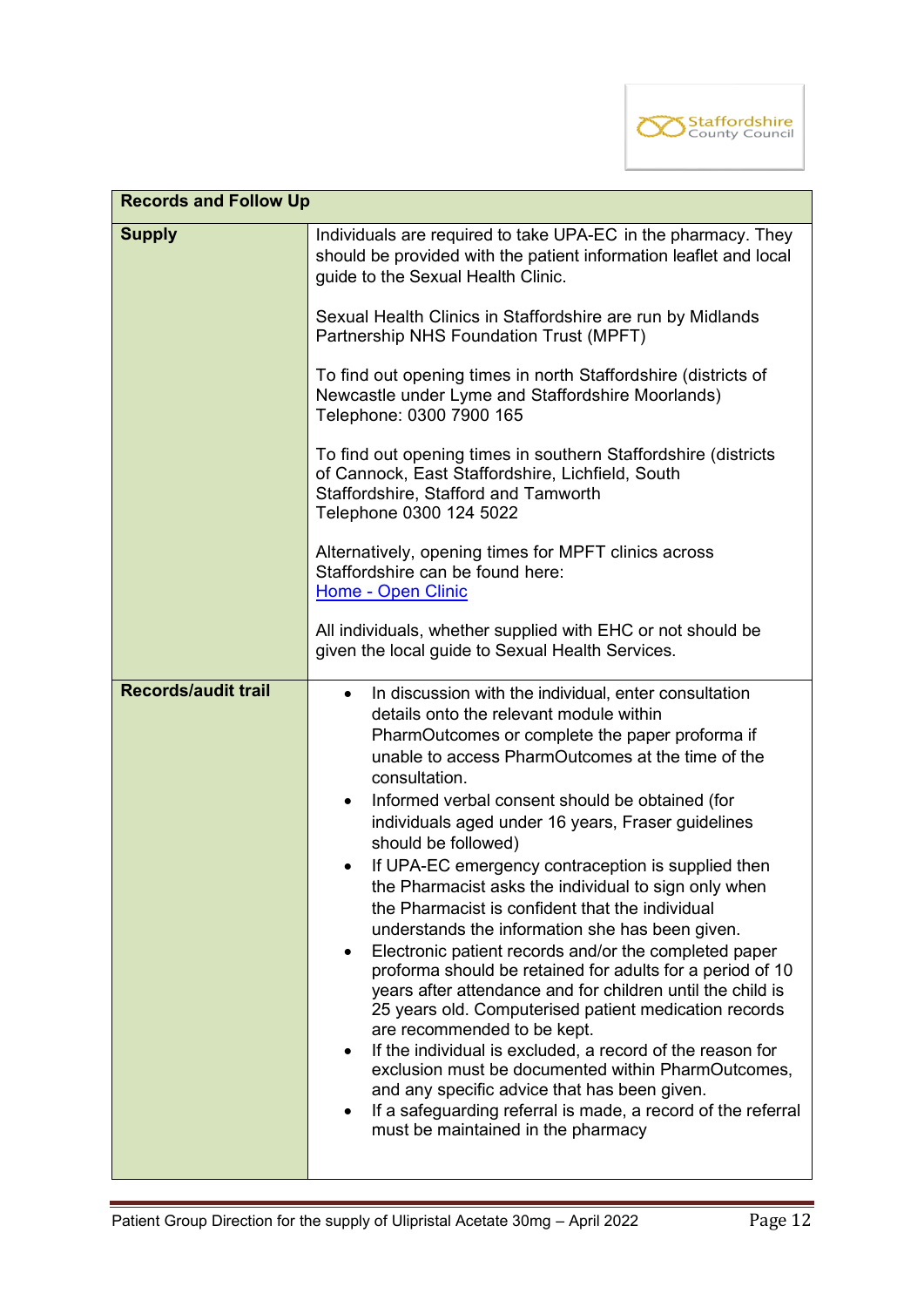

| <b>Adverse drug</b><br><b>reactions</b>  | All serious adverse reactions must be reported to MHRA via the<br>Yellow Card System www.yellowcard.gov.uk. An individual<br>presenting with a suspected serious ADR should be referred to<br>their GP. |                                     |  |
|------------------------------------------|---------------------------------------------------------------------------------------------------------------------------------------------------------------------------------------------------------|-------------------------------------|--|
| Date last reviewed: February 2022        |                                                                                                                                                                                                         | Date for next review: February 2024 |  |
| Expiry date: 31 <sup>st</sup> March 2024 |                                                                                                                                                                                                         | <b>Version No: 3.1 / 2022</b>       |  |
|                                          |                                                                                                                                                                                                         |                                     |  |

| <b>References</b> | Electronic Medicines Compendium - Home - electronic    |  |  |  |
|-------------------|--------------------------------------------------------|--|--|--|
|                   | medicines compendium (emc)                             |  |  |  |
|                   | Electronic BNF - BNF British National Formulary - NICE |  |  |  |
|                   | <b>FSRH</b> – Clinical Guidance Emergency              |  |  |  |
|                   | Contraception (amended Dec 2017) - <b>FSRH</b>         |  |  |  |
|                   | <b>Clinical Guideline: Emergency Contraception</b>     |  |  |  |
|                   | (March 2017, amended December 2020) -                  |  |  |  |
|                   | <b>Faculty of Sexual and Reproductive Healthcare</b>   |  |  |  |
| <b>Glossary</b>   | UPA-EC Ulipristal Acetate 30mg tablet                  |  |  |  |
|                   | LNG-EC Levonorgestrel 1500mcg tablet                   |  |  |  |
|                   | <b>BNF</b> - British National Formulary                |  |  |  |
|                   | SPC - Summary of Product Characteristics               |  |  |  |
|                   | PIL - Patient Information Leaflet                      |  |  |  |
|                   | <b>PGD</b> - Patient Group Direction                   |  |  |  |
|                   | <b>FSRH</b> – Faculty Sexual & Reproductive Health     |  |  |  |
|                   | UKMEC - UK Medical Eligibility for Contraceptive Use   |  |  |  |